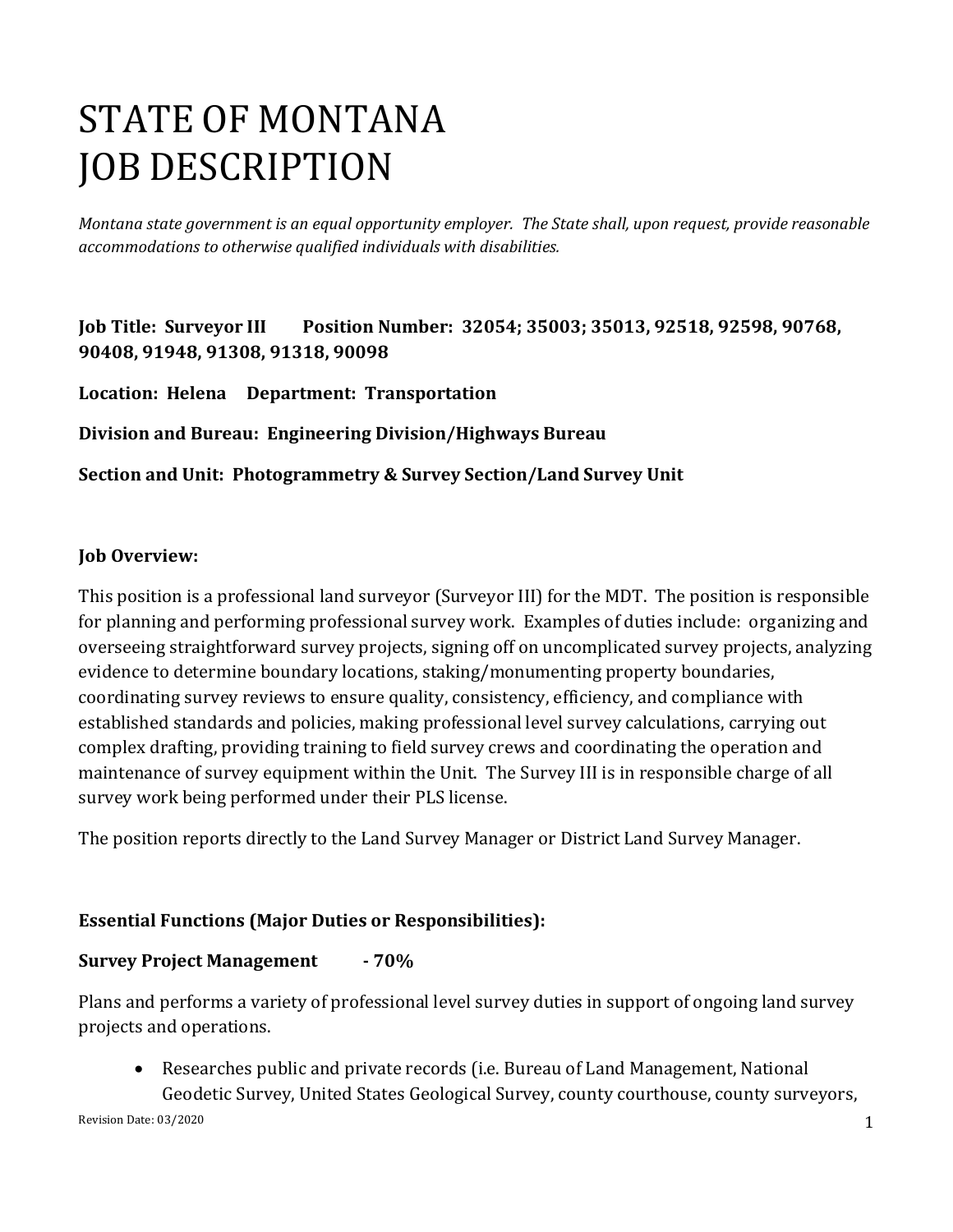private surveyors, etc.) under the direction of a LSI or PLS to recover title, monument, and/or other survey histories pertinent to the survey being conducted.

- Makes landowner contacts to solicit and provide survey related information, to obtain permission to survey and to identify and resolve minor survey related complaints and concerns
- Coordinates and manages land surveys to establish lost or obliterated property and property controlling corners. Establishes proper corner search methods and procedures for survey crews, researches and analyzes public and private corner location records and recovers and evaluates corner location evidence in the field. Perpetuates public land survey corners in accordance with the Corner Recordation Act by compiling, completing, and certifying corner recordation documentation.
- Approves and signs routine survey documents. Signature and authorization of the most complicated documents will be handled by District Survey Manager, Survey Project Manager or Land Survey Manager.
- Directs and oversees the investigation and recovery of field evidence to establish reference points and determine boundary and/or monument locations. Comparatively analyzes historical records; makes professional judgments as to the character and validity of monuments (historical monuments include stream banks, trees, boulders, etc.); perpetuates corners in accordance with the Corner Recordation Act; ensures new monuments match the legal deeds as filed in public records; and preparing and publishing all required documentation.
- Solves problems that arise during surveys. Corrects inaccuracies in surveys, identifies and obtains missing data, communicates with landowners, troubleshoots survey software, and resolves a variety of other ambiguities, problems or issues.

### **Survey Review and Approval - 10%**

Coordinates review of in-house surveys to ensure quality, consistency, efficiency, and compliance with standards and policies. This position has sign-off authority and responsibilities for corner recordations and unambiguous certificates of survey. Signature and authorization of more complicated documents will be handled by District Survey Manager or Survey Project Manager or Land Survey Manager.

- Determines the validity of evidence and methods used in reestablishing corner positions, reviews accompanying legal documents, makes final computations and adjustments, and organizes and outlines survey information in a format usable by others.
- Reviews, modifies as necessary and signs off on certificates of surveys and corner recordations. Reviews legal documents, exhibits, deeds, ROW plans, etc. to ensure the accuracy and compliance of all documentation. Analyzes existing documentation to define parcel boundaries, writes legal descriptions, reviews plans and deeds, etc.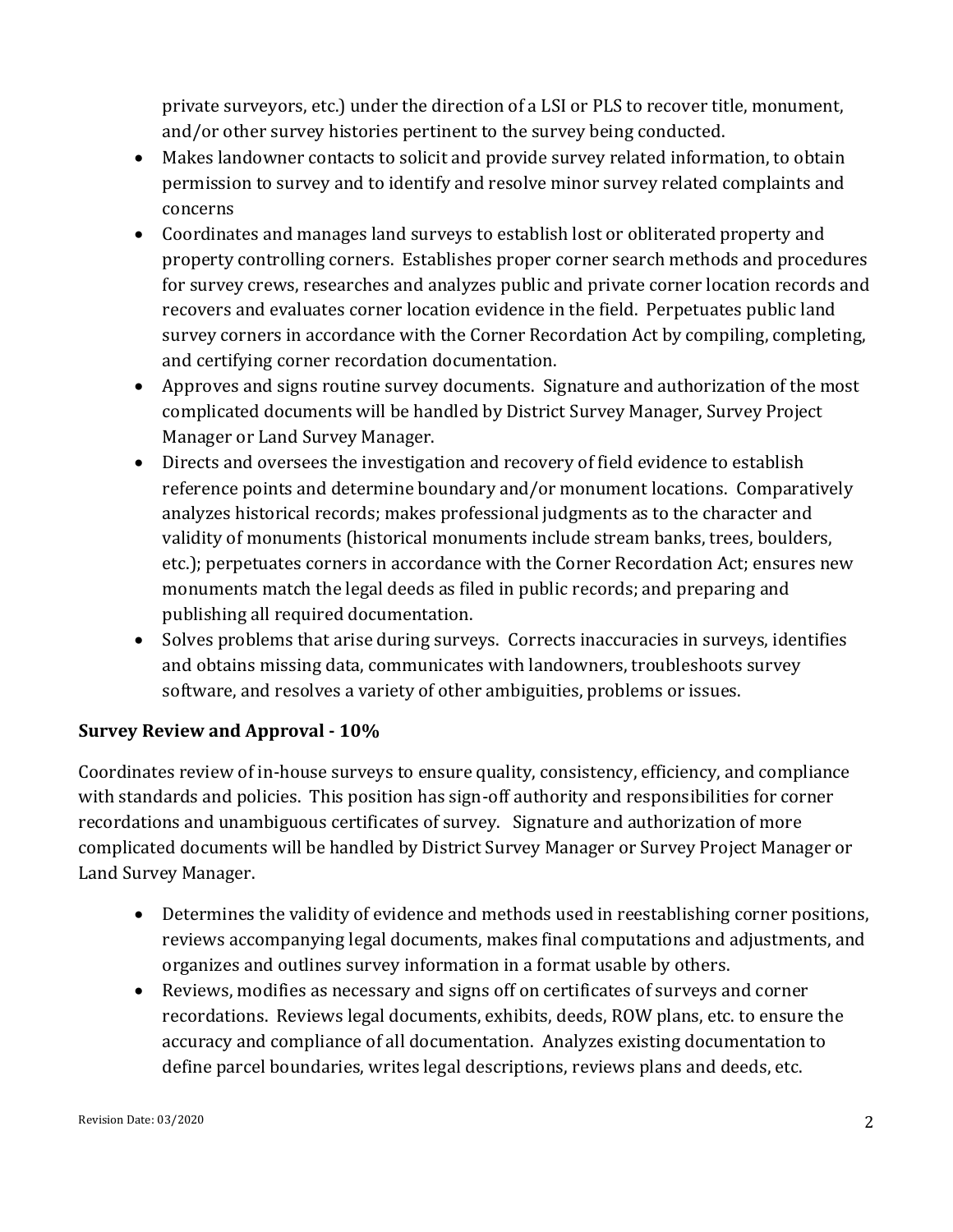### **Survey Crew Oversight and Training - 10%**

Oversees and trains field survey crews to ensure the timely and efficient collection and recordation of survey data.

- Directs and oversees surveys to ensure survey data is collected in the proper sequence and manner to support survey and project development operations. Consults with section staff and management, evaluates survey staff and equipment resources, and evaluates survey methods, sequencing and time requirements to plan multiple and concurrent survey projects.
- Reviews survey requests to determine manpower, time, equipment and informational data needed to complete the survey. Determines duty assignments on the site and provides oversight.
- Observes survey crews to determine compliance with established methods and techniques, and survey and recording requirements. Notifies individual or appropriate supervisor of improper practices or safety concerns. Reports on performance to the supervisor on a daily basis and as part of the formal evaluation process.
- Provides technical assistance to survey crews on adjustment and operation of survey equipment to assure the full potential of the equipment is being realized.

#### **Equipment Maintenance - 5%**

Directs and coordinates the operation and maintenance of survey equipment within the Section, including vehicles, electronic total stations, theodolites, engineering levels, digital levels, data collectors, CADD workstations, automated systems, GPS survey equipment, and other tools and technologies to ensure effective operations.

- Develops and establishes equipment development and maintenance plans to ensure that modern technologies are available and appropriately utilized and maintained.
- Tests new survey procedures and equipment to provide the Land Survey Manager information necessary to incorporate time efficient and cost-effective survey methods and procedures into the survey program. Ensures accurate calibration, determines measurements/features and their practical application to survey work, makes recommendations to District Survey Manager or Survey Project Manager.
- Adjusts, maintains and cleans survey equipment to assure proper alignment, operation, and safety.
- Orders and maintains an inventory of survey supplies to assure availability when needed.
- Responsible for reviewing calibration baseline reports for all MDT survey grade electronic measuring devices and maintaining a record of these reports to establish an adjustment and performance history for each instrument.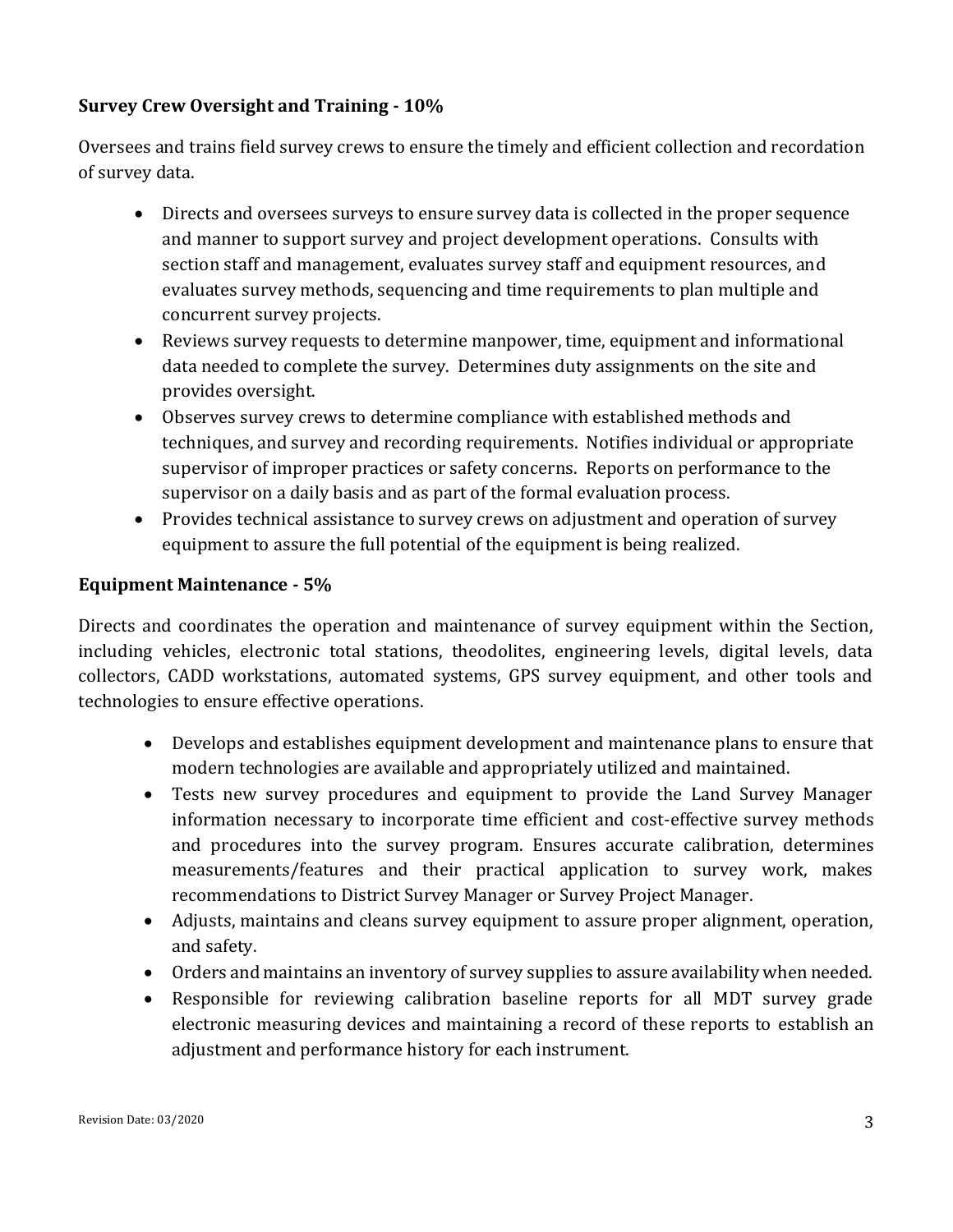#### **Other Duties - 5%**

Performs a variety of other duties as assigned in support of Section, Bureau and MDT goals and objectives examples of other duties are:

- Assisting with other MDT programs on special projects.
- Attending training and educational sessions as required
- As assigned by the Land Survey Manager or appropriate District Land Survey Manager, conducts training sessions for district survey crews on complex survey procedures and the use of state-of-the-art survey equipment and methods.
- Participate in maintaining the National Geodetic Survey (NGS) vertical control network by replacing NGS bench marks, running levels in accordance with NGS specifications, and preparing level data for submission to NGS.

### **Supervision**

The number of employees supervised is: N/A

The position number for each supervised employee is: N/A

### **Physical and Environmental Demands:**

- Extensive statewide travel (travel is estimated to range from 10% to 30% of the time)
- Lifting objects in excess of 30 lbs.
- Ability to walk over uneven terrain or in water
- Continual walking or standing
- Exposure to extreme weather conditions and high-speed traffic
- Operation of motor vehicles and survey and related equipment

#### **Knowledge, Skills and Abilities (Behaviors):**

Predominant work of this position requires professional knowledge of the concepts, principles, and applications of land surveying and related mathematics (e.g., geometry, trigonometry, statistics, etc.); legal principles, guidelines, and precedents related to surveying (e.g., Montana Subdivision and Platting Act, Sanitation in Subdivisions Act, Uniform Standards for Monumentation, etc.); case law related to property boundaries; survey computation and data analysis; State and federal survey policy and procedures; and specialized applications of various instrumentation.

This position requires skill in directing and organizing survey crews and projects; operate standard office software applications (e.g., word processing, database, etc.), and strong written and verbal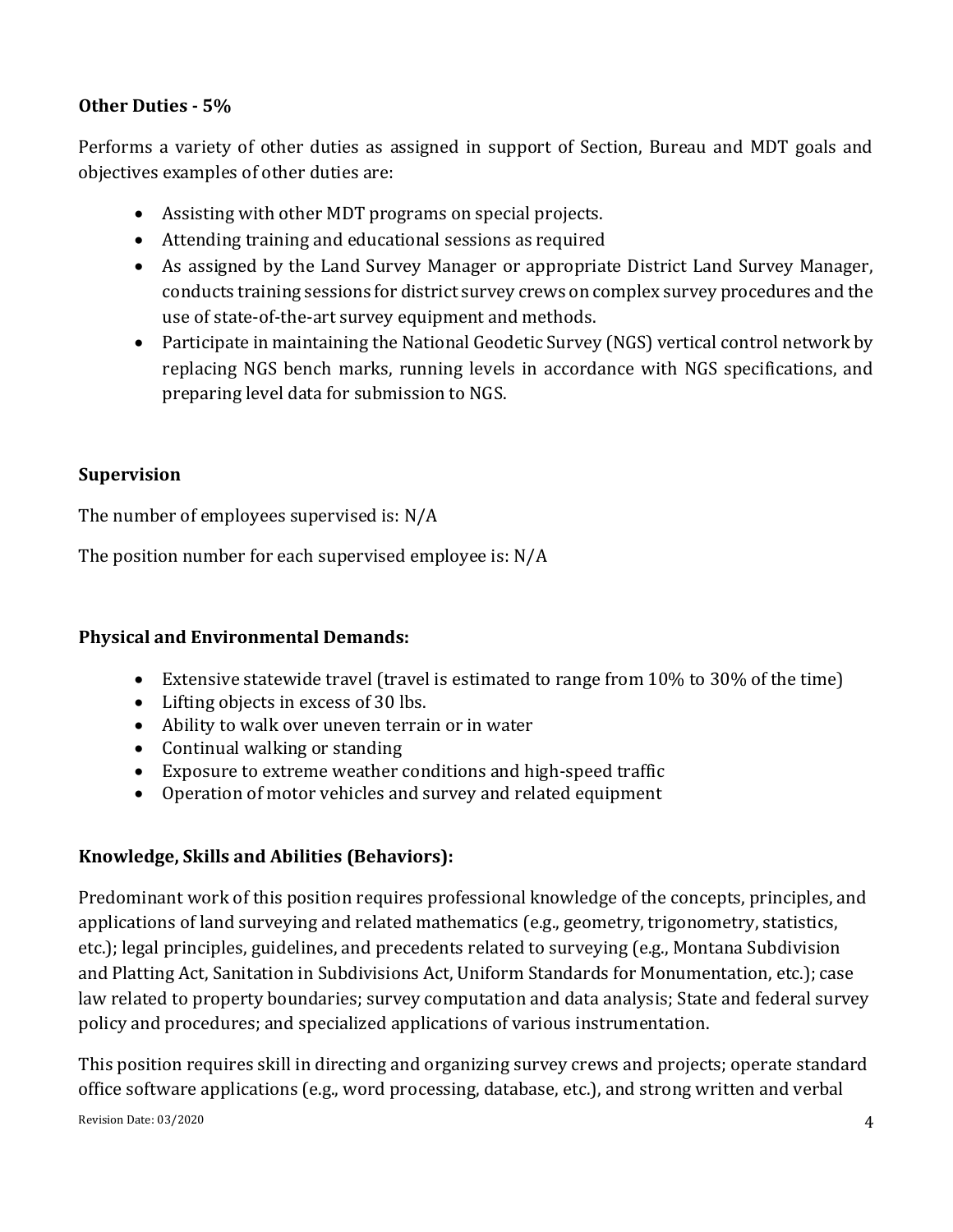communications. This position also requires skill in the use of specialized surveying equipment such as electronic total stations, theodolites, engineering levels, digital levels, data collectors, CADD workstations, automated systems, GPS survey equipment, and other tools and technologies.

## **Minimum Qualifications (Education and Experience):**

The required knowledge and skills are typically acquired through a combination of education and experience equivalent to a Bachelor's Degree in Land Surveying, Geomatics, or a related filed from an accredited college or university. Related degrees must include significant coursework in survey related maths, drafting, and surveying techniques, principles and practices.

Two years of progressively responsible professional land survey experience is required.

Certifications, licensure, or other credentials include: Registration as a Montana Professional Land Surveyor (PLS) is required.

Alternative qualifications include: Any combination of additional related work experience and education equivalent to the minimum qualifications.

#### **Special Requirements:**

*List any other special required information for this position*

| Fingerprint check | Valid driver's license         |
|-------------------|--------------------------------|
| Background check  | Other; Describe                |
| MFPE Union Code   | <b>Safety Responsibilities</b> |

The specific statements shown in each section of this description are not intended to be all inclusive. They represent typical elements and criteria considered necessary to perform the job successfully.

#### **Signatures**

My signature below indicates the statements in the job description are accurate and complete.

| <b>Immediate Supervisor</b>  | Title | Date |   |
|------------------------------|-------|------|---|
| <b>Administrative Review</b> | Title | Date |   |
| Revision Date: 03/2020       |       |      | 5 |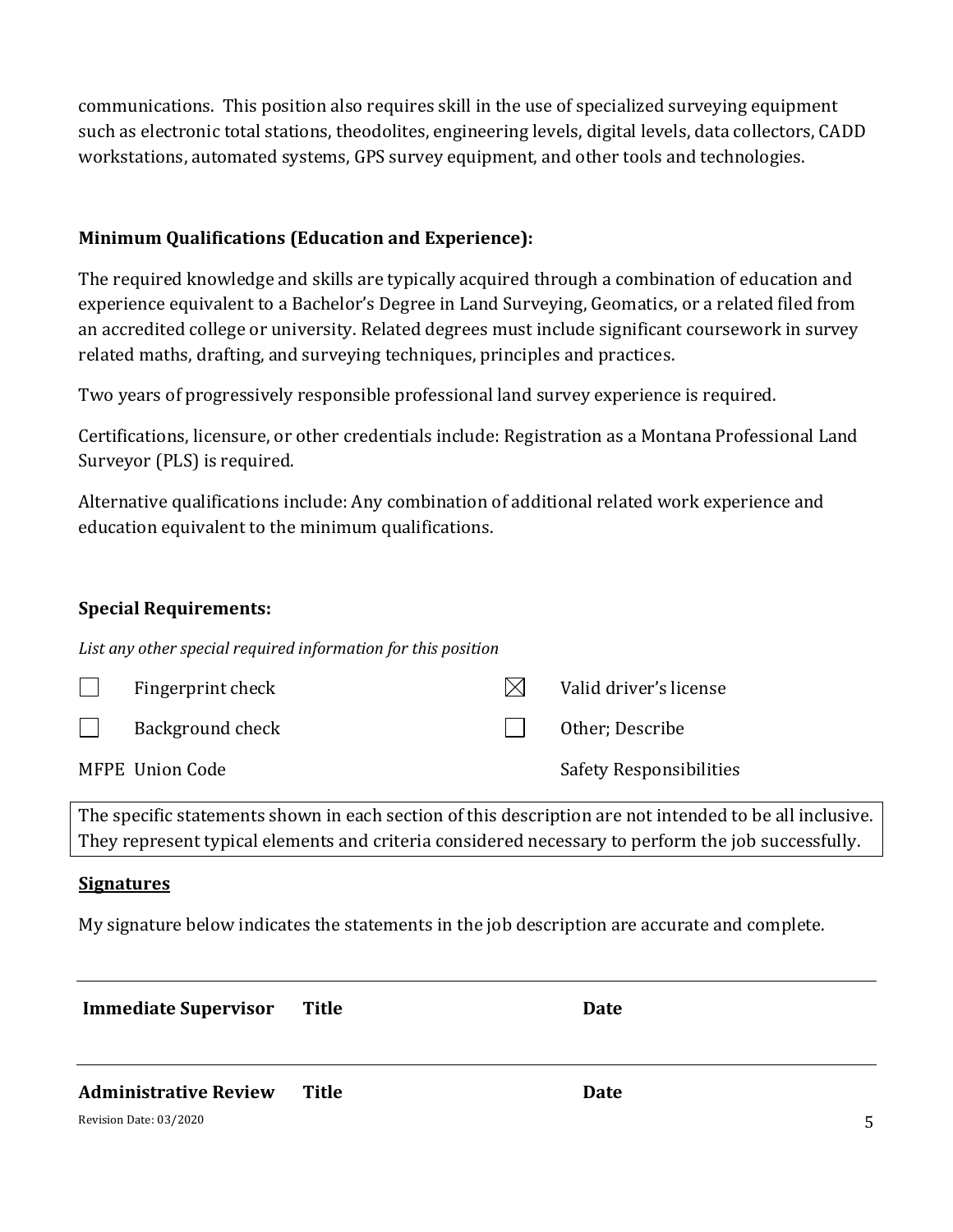My signature below indicates that I have read this job description.

**Employee Title Date**